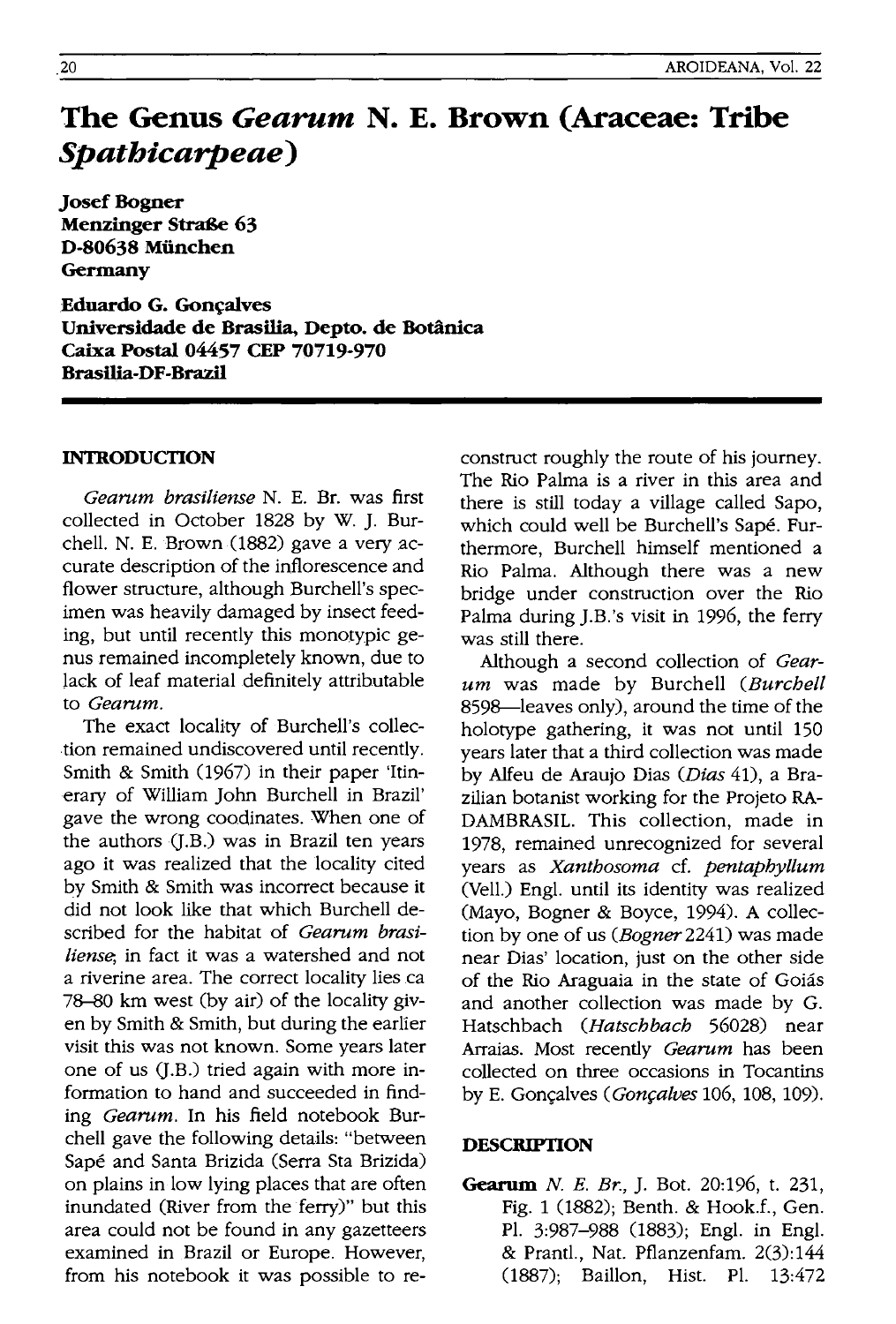

Fig. 1. *Gearum brasiliense.* Pollen grain, from *Bogner* 2241, scale bar = 10  $\mu$ m. Photo M. Hesse.

(1895); Engl. in Engl., Pflanzenr. 73 (IV.23F):52-53 (1920); Mayo *et al.*, Kew Bull. 49(4):785-788 (1994); Mayo et al., The Genera of Araceae, 163-165 (1997). Type: *Cearwn brasiliense* N. E. Bf.

Seasonally dormant herb. Rhizome erect, with fleshy roots. Leaves 1-2 (3) ap-



Fig. 2. *Cearum brasiliense.* Seedling, growth begins with cataphylls *Bogner*  2241. Photo H.-J. Tillich.

pearing very soon after the inflorescence; petiole sheath about half the petiole length or shorter; preadult leaf sub-palmate, adult leaf blade pedatisect, coriaceous, with 5- 13 segments and small lobes on the rachis, venation reticulate, with submarginal collective vein. Inflorescence solitary; peduncle much shorter than petiole; spathe erect, constricted, lower part convolute, globose ellipsoid, blade, erect, oblong, cuspidate; spadix shorter than spathe, sessile, fertile to the apex, female zone shorter than male and separated from it by a sterile zone of synandrodes. Flowers unisexual, perigone absent. Stamens of the male flowers connate into a synandrium, synandrium usually 4-androus, sometimes 3-6-androus, shallow, subrhombic, truncate; thecae globose to ellipsoid, dehiscing by a pore-like slit; pollen ellipsoid, inaperturate, large (ca.  $56 \mu m$ ), exine psilate (smooth). Sterile male flowers irregularly elongate, shallow, truncate. Female flowers densely arranged, gynoecium sur-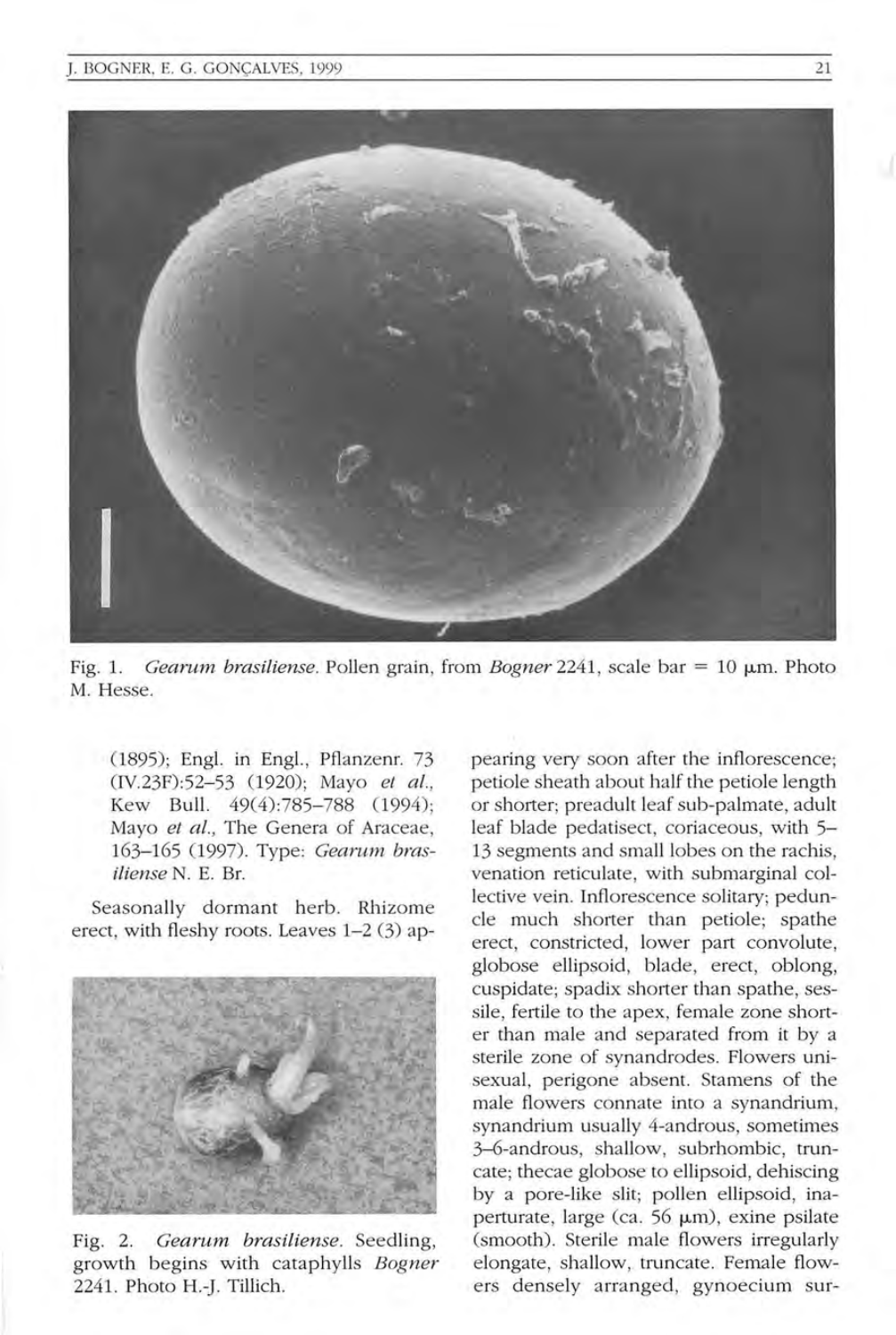

Fig. 3. *Beebeomyia* spec. Male. Photo M. Muller.

rounded by usually 4 obovate to subclavate (fleshy when fresh) staminodes; ovary depressed-globose to subglobose, 3-4 locular; ovule 1 per locule, orthotropous, elongate towards apex, funicle short; placenta axile at base of septum; stigma subsessile, weakly 3-4-lobed. Infructescence with depressed-globose berries; berry pale green at maturity; seed broadly ellipsoid; testa thin, smooth; embryo large, endosperm absent. Chromosomes  $2n = 34$ and 68.

# **DISTRIBUTION**

One species in central Brazil, in gallery forest, hyperseasonal savanna and cerradão vegetation, in sandy and loamy soil. Alt. ca. 450 m (only known from one locality).

## **ETYMOLOGY**

Greek ge = earth and *Arum* (from Greek *Aron).* 

**Gearum brasiliense** *N. E. Br., l.c.* Type: Serra Santa Brizida, between Sape (probably modern Sapo) and Santa Brizida, 15 Oct. 1828 (inflorescence only) *Burchell* 8111 (K, holo).

Rhizome erect, up to 14 cm deep in soil, very long, at least up to 30 cm and probably over 40 cm and 1.5-2.5 cm thick, outside light brown, inside whitish, with aromatic exudate when cut; main roots fusiform, very fleshy, 0.5-1.4 cm in diam. at the thickest part, white, other roots much thinner. Cataphylls several, often half rotten at flowering, whitish, membranaceous, soon drying, 10-13 cm long. Leaves 1-2,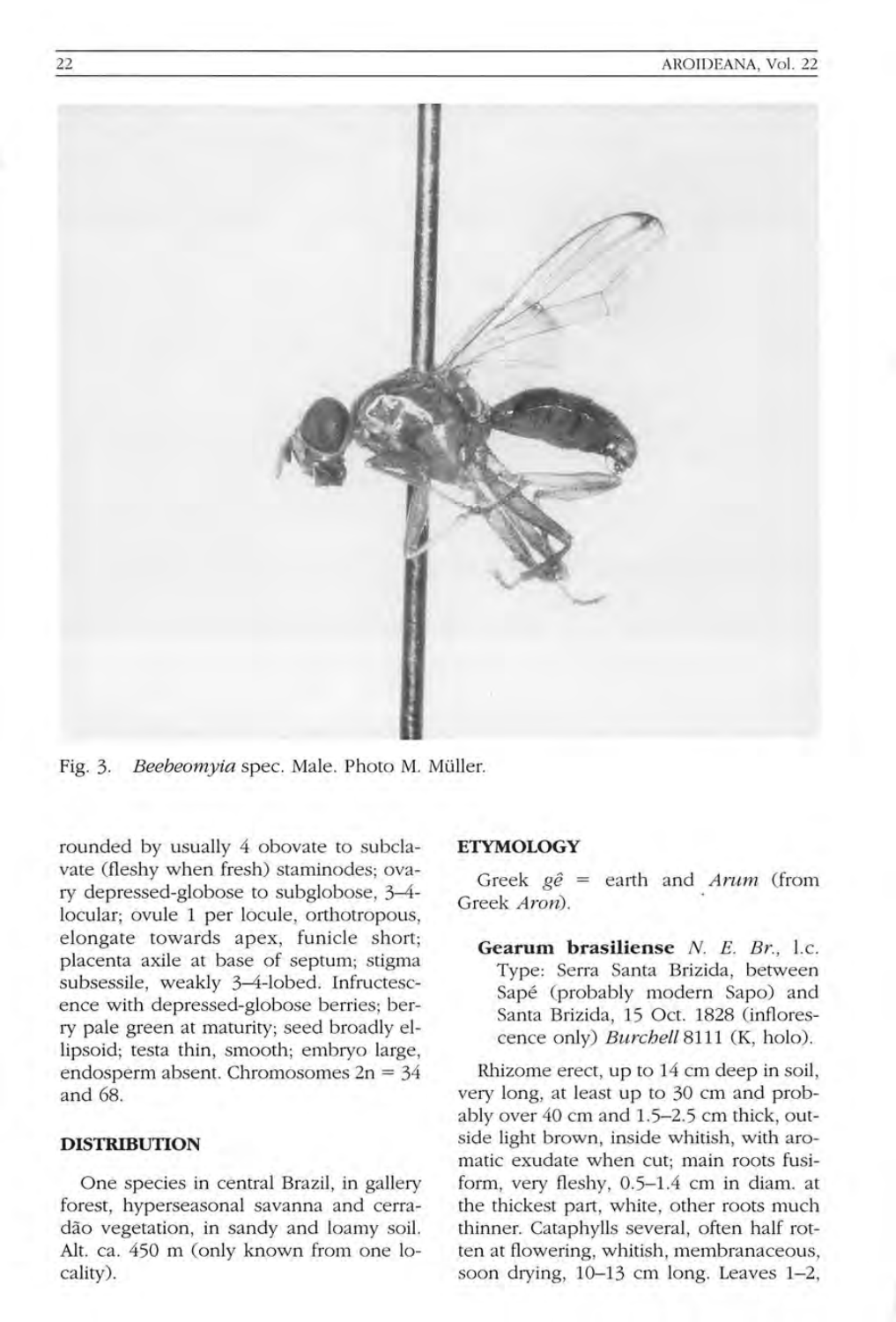

Fig. 4. *Beebeomyia* spec. Female. Photo M. Müller.

rarely 3. Petiole 11–18 (-48) cm long, (0.3-)  $0.4 - 0.7$  ( $-0.8$ ) cm diam., green or light reddish tinged, with whitish or dirty green vertical lines and sometimes spots; sheath distinct  $(5-)$  6-11 cm long, mostly underground; geniculum absent. Leaf blade pedatisect, adult blade with 9-13 leaflets, rachis alate with lobes  $2.5-4$  cm long,  $0.2-$ 0.3 cm wide, mid-green; leaflets sessile and decurrent, oblanceolate or narrow elliptic, coriaceous, mid-green, sometimes red-edged, somewhat lighter beneath, the middle leaflet longest, 10-14 (-18) cm long, 1-3 (-5) cm wide, the other leaflets becoming progressively smaller towards the ends of the rachis, the smallest ca. 1.5 cm long, 0.4 cm wide, apex acute to cuspidate; preadult leaf sometimes subpalmate with 5 lobes, central lobes broader than basal ones, up to 10 cm long, 4.5 cm wide, apex cuspidate; first foliage leaf of seedling tripartite; venation reticulate, middle vein of each leaflet very robust, 4-7 (-9) primary lateral veins on each side, running towards apex, secondary veins thinner, reticulate between the primaries, with submarginal collective vein on each side (sometimes inconspicuous). Inflorescence solitary, usually appearing before or with leaves, with strong spicy odor at anthesis, subtended by several cataphylls, longest longer than peduncle, of same color as those appearing with the leaves. Peduncle very short,  $8-10$  cm long,  $(0.4-)$ 0.8-1.3 cm diam., somewhat compressed, color as for spathe but mostly underground and then whitish. Spathe 14-20 (-24) cm long, coriaceous, constricted, lower part convolute, globose-ellipsoid to subcylindric, 4–5 cm long, 2.5–3 cm diam., blade erect, gaping  $4-5$  cm wide when open, apex cuspidate to acute, spathe out-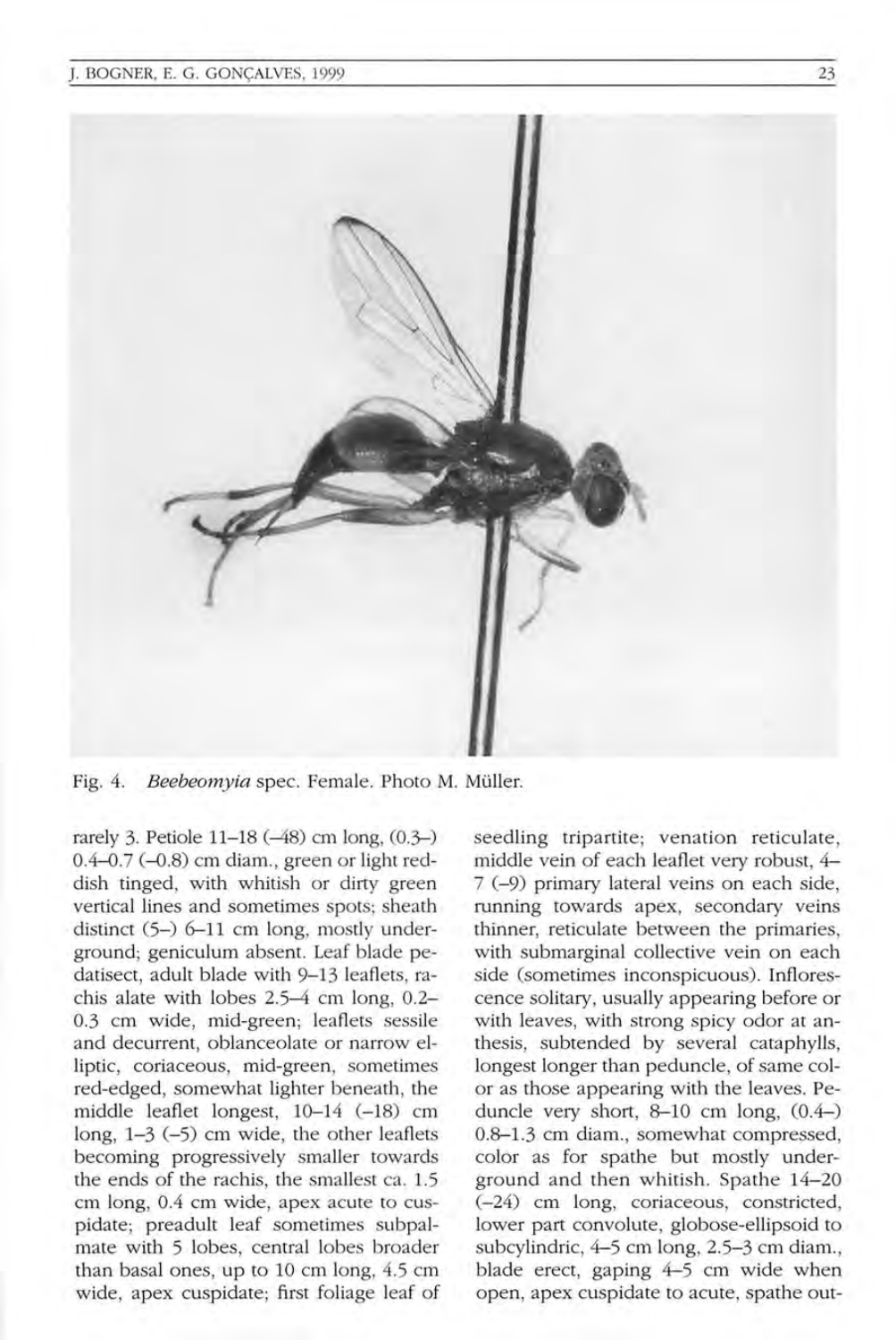

Fig. 5. *Gearum brasiliense*. Brazil, Tocantins. *Gonçalves* 109. Photo E. Goncalves.

side light green with whitish spots or long irregular lines or whitish with purplish spots and irregular lines, or dirty whitish green with light green spots, inside upper part smooth and whitish green or light purplish when outside also purplish, lower convolute part rugose inside . Spadix always shorter than spathe; spadix  $(10-)$  12-18 cm, sessile, fertile to apex; male zone 9.5-14 cm long, (0.8-) 1-1.8 cm diam., subcylindric, obtuse at apex, completely covered with densely arranged, cream-colored synandria; female zone adnate to spathe on one side for a short distance, 1-2.5 cm long, 1.3-1.7 cm diam.; male and female zones separated by a narrower zone of sterile male flowers (synandrodes)  $1-2.5$  cm long,  $(0.5-)$  0.9-1.5 cm diam. Flowers unisexual, without perigone, densely arranged, male flowers usually 4 androus, some with up to 6 stamens or some with 3 (these near the apex), on smaller inflorescences consisting of 3 stamens, some with 2 only, all stamens of a flower connate into a subrhombic, shallow, truncate synandrium, 3-4 mm long, 2-3 mm wide, uppermost synandria shorter (ca.  $2 \times 1.5$  mm), border between the connate stamens marked by a minute groove on the upper surface of the synandrium; thecae mostly 8, but dependent on number of stamens in the synandrium (see above), globose to ellipsoid, more or less remote, laterally situated and extending to the base and to the margin of the synandrium, ca. 0.5-0.65 mm diam., dehiscing by oblique slit or pore-like opening. Pollen extruded in strands; pollen grains inaperturate, ellipsoid,  $52-60 \mu m$ long,  $43-49$   $\mu$ m wide, exine psilate (smooth). Synandrodes (of sterile flowers) irregularly elongate, shallowly truncate, 2.5-3.5 mm long, 0.8-1 mm wide, otherwise similar to synandria but lacking thecae. Female flowers usually with 4 staminodes each, rarely 3 or 5; staminodes quite fleshy when fresh, subclavate or somewhat flattened, rounded at apex, as long as ovary (staminodes partly eaten by larvae after anthesis), staminodes shrivelling after anthesis and then thinner, cream-colored, ovary depressed-globose, 1.5-2.5 mm tall, 3-4 mm diam., light green, 3-4 times furrowed (as many furrows as stig-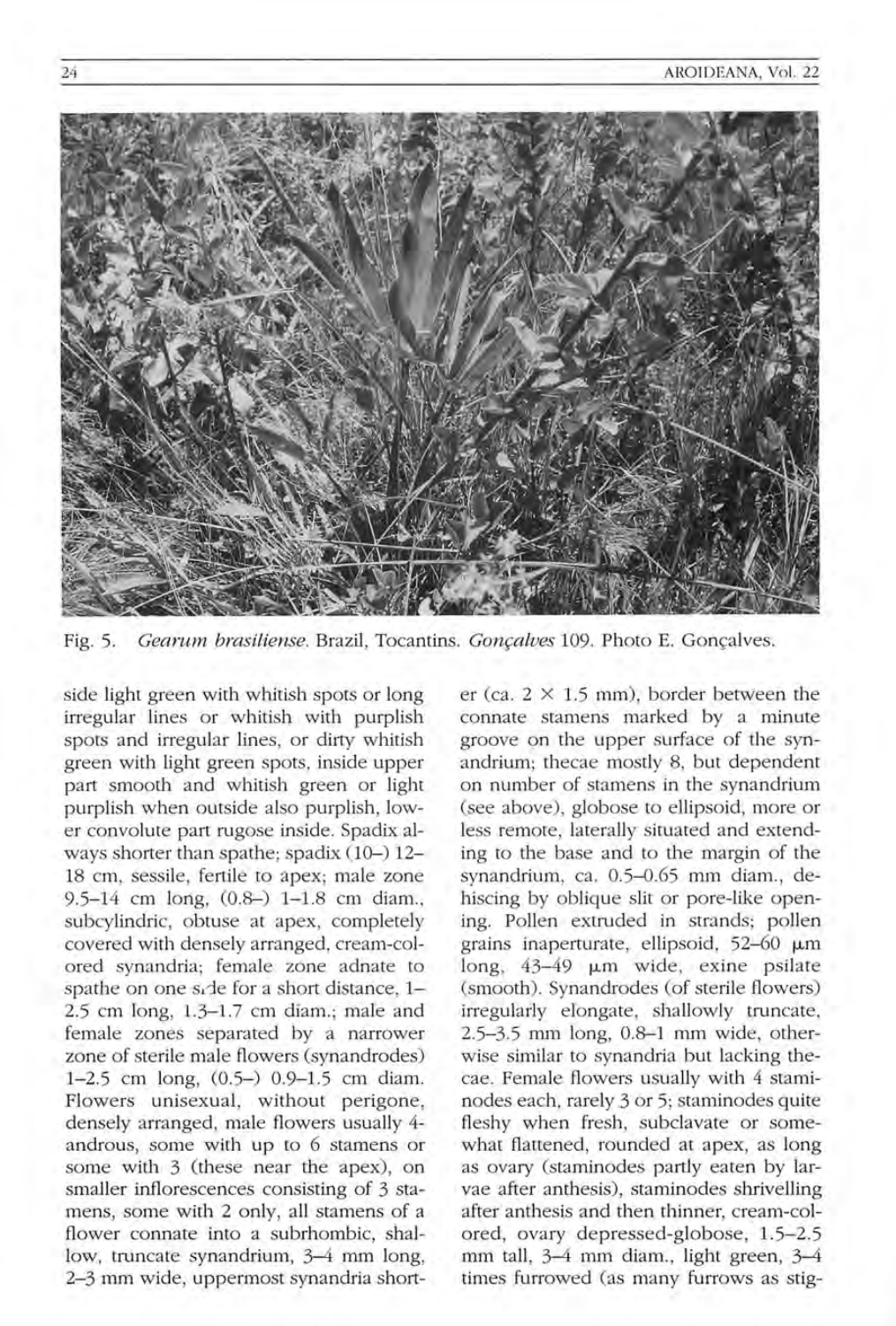

Fig. 6. *Gearum brasiliense.* Brazil, Tocantins. Note long, erect rhizome and fleshy roots, *Gonçalves* 106. Photo E. Gonçalves.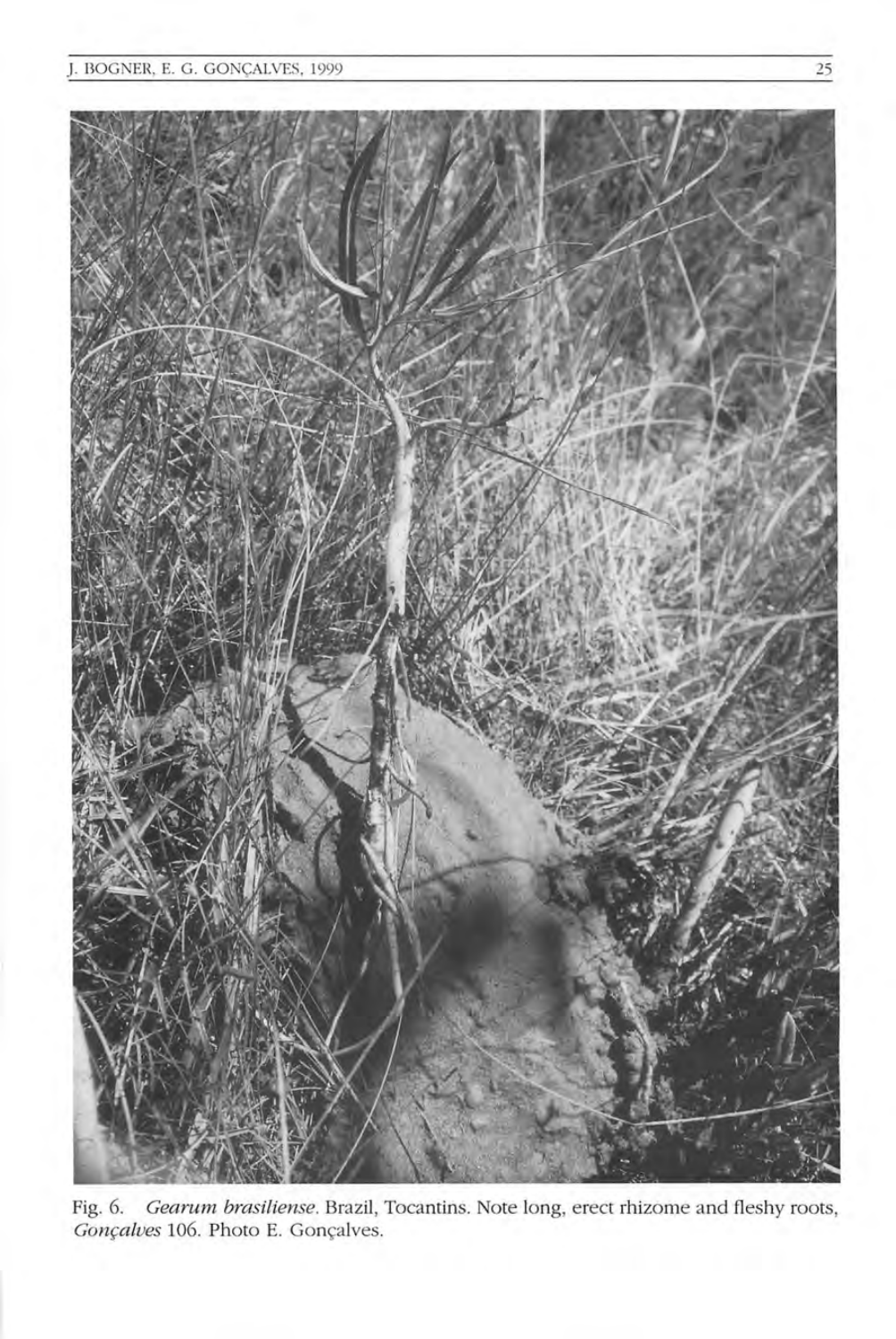

Fig. 7. *Gearum brasiliense.* Brazil, Tocantins, in habitat. Note plant on left growing submerged in water. *Gonçalves* 109. Photo E. Gonçalves.



Fig. 8. *Gearum brasiliense.* Brazil, Tocantins. Note the long petioles of plants growing in shade. *Gonçalves* 108. Photo E. Gonçalves.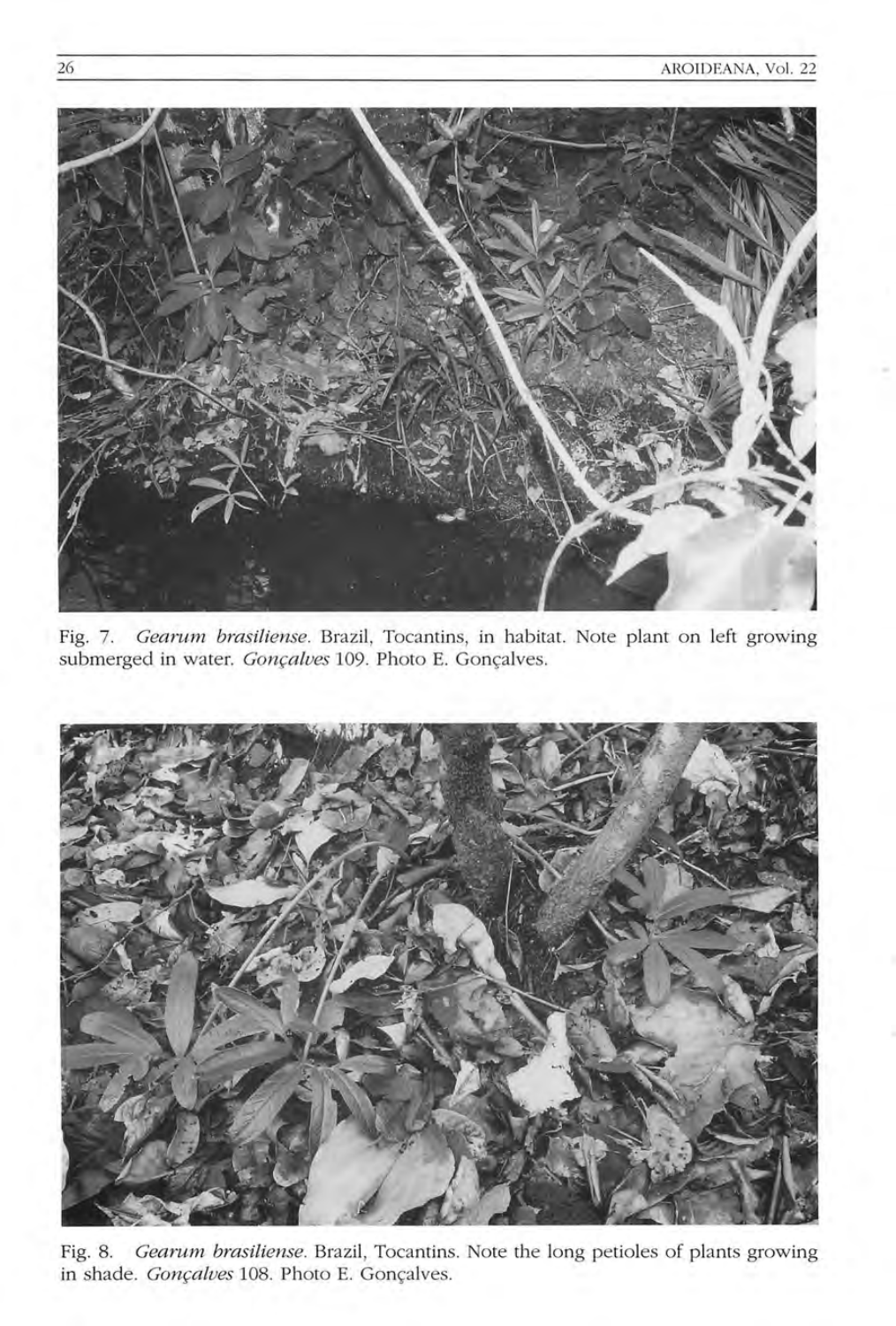

Fig. 9. *Gearum brasiliense.* Brazil, Tocantins. One open inflorescence and one in bud. *Bogner* 2254. Photo ]. Bogner.

ma lobes), 3-4 locular, locules I-ovulate; ovule orthotropous, elongate and narrowing towards micropyle, funicle short; placenta axile at base of septum; style very short or stigma subsessile to sessile, style light green; stigma  $(2-)$  3-4-lobed but mostly 4-lobed C3-lobed, occasionally 2-



Fig. 10. *Gearum brasiliense*. Brazil, Tocantins. Red spathe form. *Bogner 2254.*  Photo ]. Bogner.



Fig. 11. *Gearum brasiliense.* Brazil, Tocantins. Note inflated lower portion of spathe. *Bogner* 2254. Photo ]. Bogner.

lobed in smaller inflorescences), 2-3 mm diam., red-brown, papillose. Infructescence with pale green berries at maturity. Berries depressed-globose, 8-9  $\times$  6-7 mm, somewhat sunken at apex, with brownish stigma remnant, usually with 3 seeds. Seed broadly ellipsoid,  $4-6 \times 3-5$ 



Fig. 12. *Gearum brasiliense*. Brazil, Tocantins. Plants in cerradao *Bogner 2254.*  Photo ]. Bogner.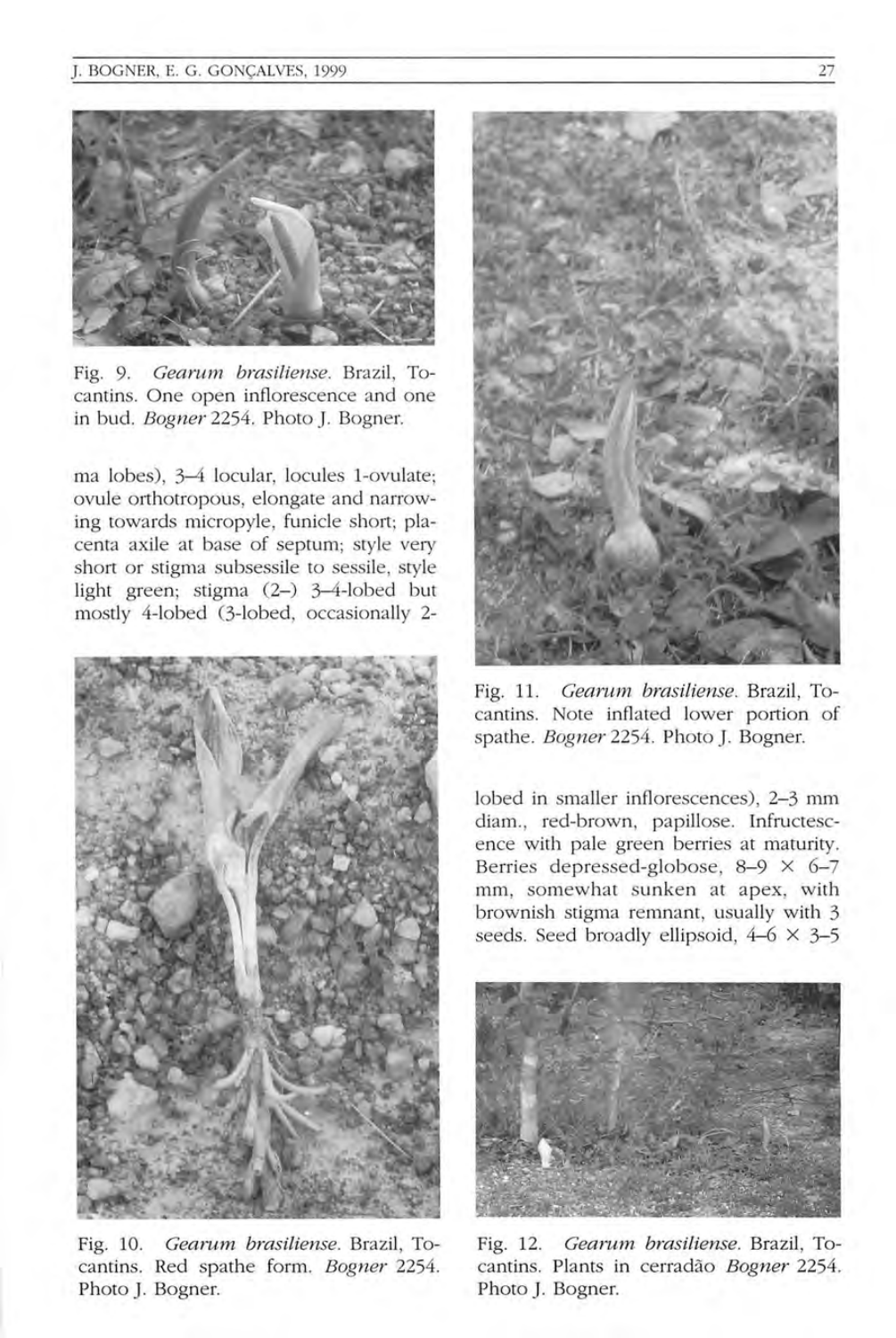

Fig. 13. *Gearurn brasiliense.* Male part of spadix, pollen extruded in strands. *Bogner*  2254. Photo J. Bogner.

mm; testa smooth, thin, whitish to light brown; embryo large, broadly ellipsoid, ca.  $5 \times 4$  mm, with green chlorophyllous outer cell layer, otherwise whitish inside, plumule inconspicuous, endosperm absent. Chromosomes 2n = 34 (from *Bogner*  2241) and 2n = 68 (from *Bogner 2254).* 

# **DISTRIBUTION**

Brazil, in the states of Goiás, Mato Grosso and Tocantins.

## **COLLECTIONS SEEN**

Goiás: Porto Luís Alves, ca. 45 km west of Sao Miguel do Araguaia, 4 Nov. 1996 (young fruits), *Bogner* 2241 (M, INPA). Mato Grosso: Rio Araguaia, loc. 27, 13°22'S, 50°40'W, 31 Oct. 1978 (flowering), Dias 41 (HRB, RB). **Tocantins:** Serra Santa Brizida, between Sapé (probably modern Sapo) and Santa Brizida, 15 Oct. 1828 (inflorescence only) *Burchell* 8111 (K); Serra Santa Brizida, near Porto Real,



Fig. 14. *Gearurn brasiliense.* Mature infructescence. *Bogner* 2241. Photo J. Bogner.

*Burchell* 8598 (leaves only) (K); 9 km before the Rio Palma on the road from Arraias to Conceição do Norte, 9 Nov. 1996 (flowering), *Bogner* 2254 (M, SPF, INPA); Santa Maria farm, 50 km west from Natividade, 19 Nov. 1997 (seedling), *Gonçalves* 106 (UB): Road to the 'Paraiso' waterfall. 11°39'S, 47°42 'W, 20 Nov. 1997, *Gonfalves*  108 (UB); near road to Natividade, 11°57'S, 47°35'W, 20 Nov. 1997, *Gonfalves*  109 (UB); Near Arraias, 15-20 km on the road to Parana, 10 Nov. 1991 , *Hatschbach*  56028 (K, MBM).

#### **ECOLOGY**

*Gearurn brasiliense* is a geophyte growing in gallery forest and in low-lying areas prone to seasonal riverine flooding, either in open (hyperseasonal savanna) or wooded (cerradao) habitats on loamy or yellowish sandy soils.

The collection *Bogner* 2241 was found in a forest remnant near the Rio Araguaia in deep shade and are notable in being taller with petioles much longer and leaflets much broader than those of plants (e.g. *Bogner* 2254) found in open, sunny habitats. It is interesting to note that the forest population have a diploid chromosome count of  $2n = 34$ .

While some of the population from which *Bogner* 2254 was gathered near the Rio Palma occurred under trees or shrubs in partial shade, more often plants grew between low grasses in full sun. Such exposed plants had short petioles and narrow leaflets. This population is tetraploid